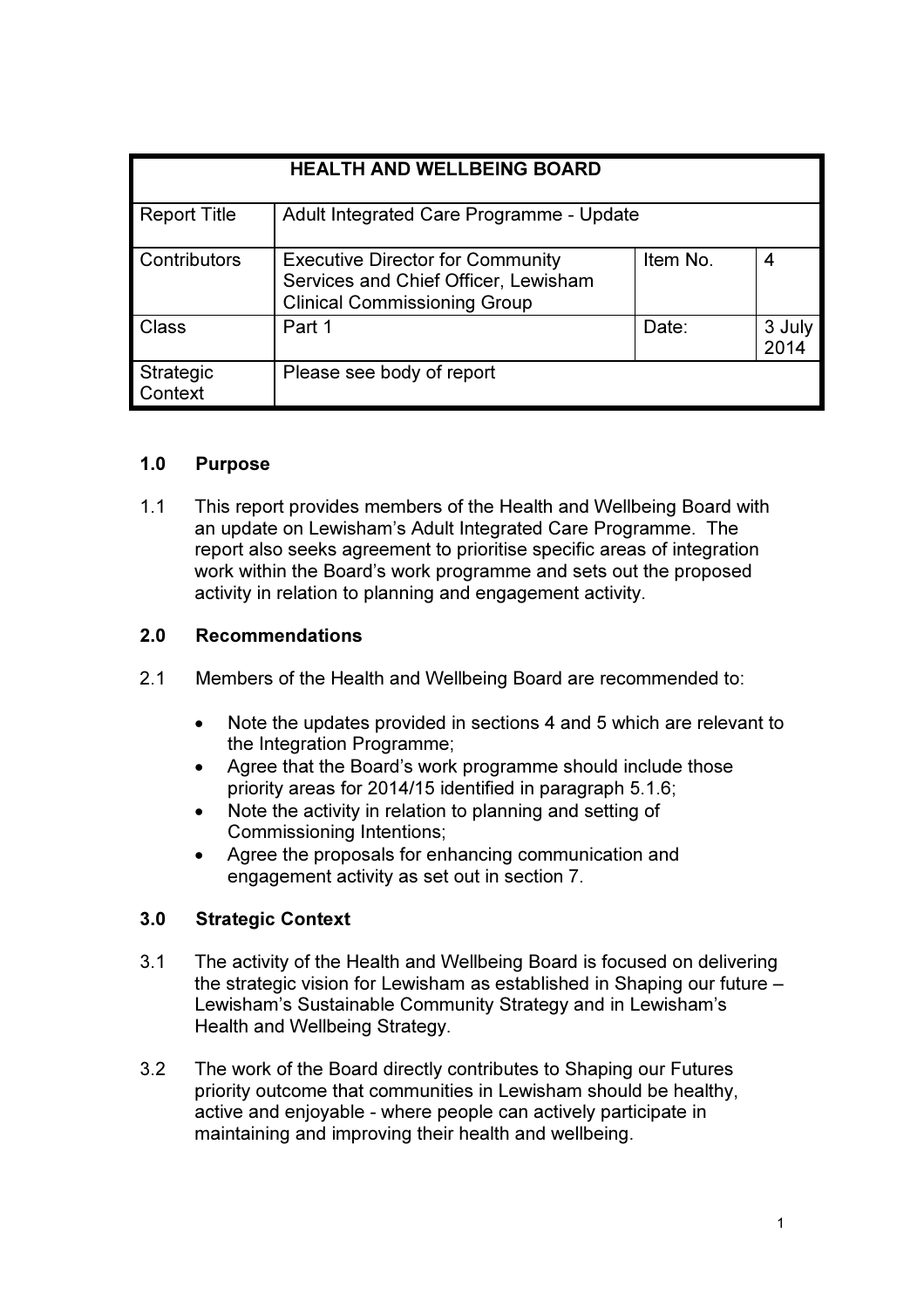- 3.3 The Health and Social Care Act 2012 placed a duty on local authorities and their partner clinical commissioning groups to prepare and publish joint health and wellbeing strategies to meet the needs identified in their joint strategic needs assessments. Lewisham's Health and Wellbeing Strategy was published in 2013.
- 3.4 The Health and Social Care Act 2012 also required Health and Wellbeing Boards to encourage persons who arrange for the provision of any health or social services in the area to work in an integrated manner, for the purpose of advancing the health and wellbeing of the area. More recently, the Care Act 2014 brought into law a range of new duties on local authorities and their partners.
- 3.5 In response to the Government's stated ambition to make joined up and coordinated health and social care the norm by 2018, the Health and Wellbeing Board agreed in 2013 to increase the scale and pace of integrated working across health and social care in Lewisham and established the adult integration care programme.

# 4.0 National Context Update

# 4.1 The Care Act 2014

The Care Act received Royal Assent on 14 May 2014. The Care Act reforms the law relating to the care and support of adults and their carers. The Act consolidates previous adult social care legislation and sets out a number of new duties, including :

- A duty on Councils to consider the physical, mental and emotional wellbeing of individuals in need of care;
- A duty to provide preventative services to maintain people's health and to support them to live independently for as long as possible;
- A cap on care costs of £72,000 and monitoring an individual's progress towards the cap;
- New rights for carers, who will be put on the same legal footing as the people they care for, with extended rights to assessment and rights to support if eligible;
- The provision of information and advice about care and support services to people navigate the system and make the best choices:
- The introduction of a minimum eligibility threshold across the country.
- 4.1.2 The Department of Health is currently consulting on draft regulations and guidance for Part 1 of the Care Act and is seeking views on how the care and support reforms should be delivered. These draft regulations and guidance relate to the care and support reforms and provisions in the Care Act which come into effect in April 2015.
- 4.1.3 Members are asked to note that a report on Lewisham's progress in relation to the implementation of the Care Act will be presented to the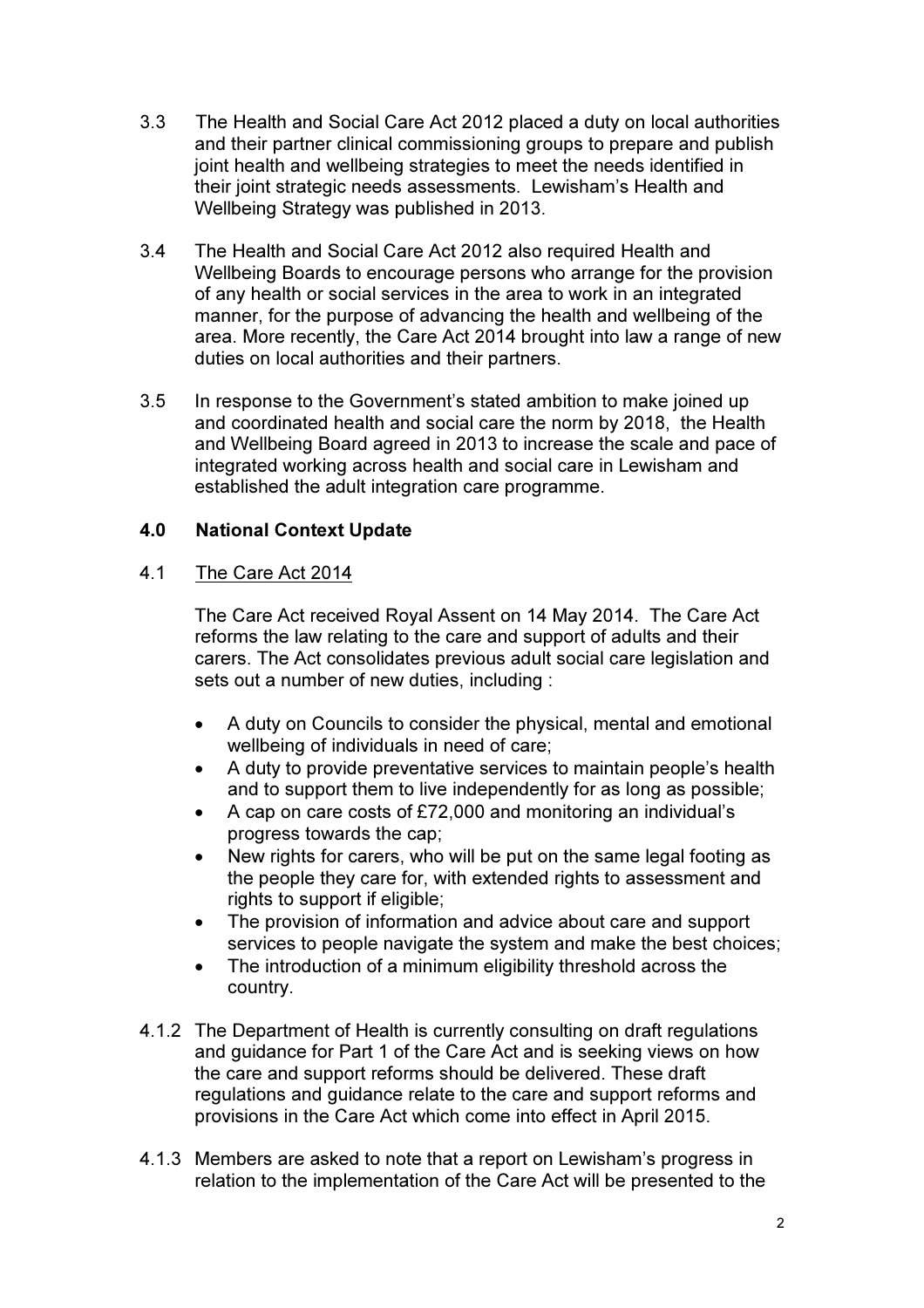Health and Wellbeing Board at its next meeting. Meanwhile Members may be interested in the factsheets that have been issued by the Department of Health. These factsheets can be found at: www.gov.uk/government/publications/the-care-bill-factsheets

## 4.2 The Better Care Fund

- 4.2.1 Members will recall that the Better Care Fund was announced as part of the 2013 Spending Round and that Lewisham submitted its BCF plan on 4 April 2014 (see Item 5 - Health and Wellbeing Board agenda of 25 March).
- 4.2.2 NHS England has recently notified all CCGs of the requirement to resubmit their Operational Plans for 2014/15 and 2015/16, including their submission for the Better Care Fund (Publications Gateway Reference: 01685 - 4th June 2014).
- 4.2.3 NHS England has stated that the BCF plans, submitted on 4 April, have been subject to an assurance process led by Area Teams together with Local Government regional peers. NHS England has said that while the assurance process demonstrated some improvement on the draft plans submitted in February, it also showed that further work is required on many local plans, particularly around the metrics and finance data, and on the extent of provider engagement in the planning process. In light of this, Ministers have confirmed that no BCF plans would be formally signed off in April and that further time should be taken for CCGs and Councils, working with Health and Wellbeing Boards (HWBs), to refine their plans during June.
- 4.2.4 Additional guidance was meant to have been issued by the end of the first week of June, along with clarification on next steps and timetable, with the data required by 27 June; this additional guidance and information had not been received at the time of writing this report.

#### 5.0 Local Update

#### 5.1 Adult Integrated Care Programme

- 5.1.2 Activity within the workstreams is progressing steadily and each workstream has been examining and developing those areas which would be further improved through integration.
- 5.1.3 A number of events and workshops have taken place to understand various pathways, how they interrelate, the services involved at different stages and the purpose of the interaction each service/staff member has with the person at each point; in order to improve service user experiences and outcomes and reduce duplication and inefficiencies. This has included an Adult Integrated Care Mapping workshop which took place on 28 April, a workshop on the Disabled Facility Grants process and another on the falls pathway. The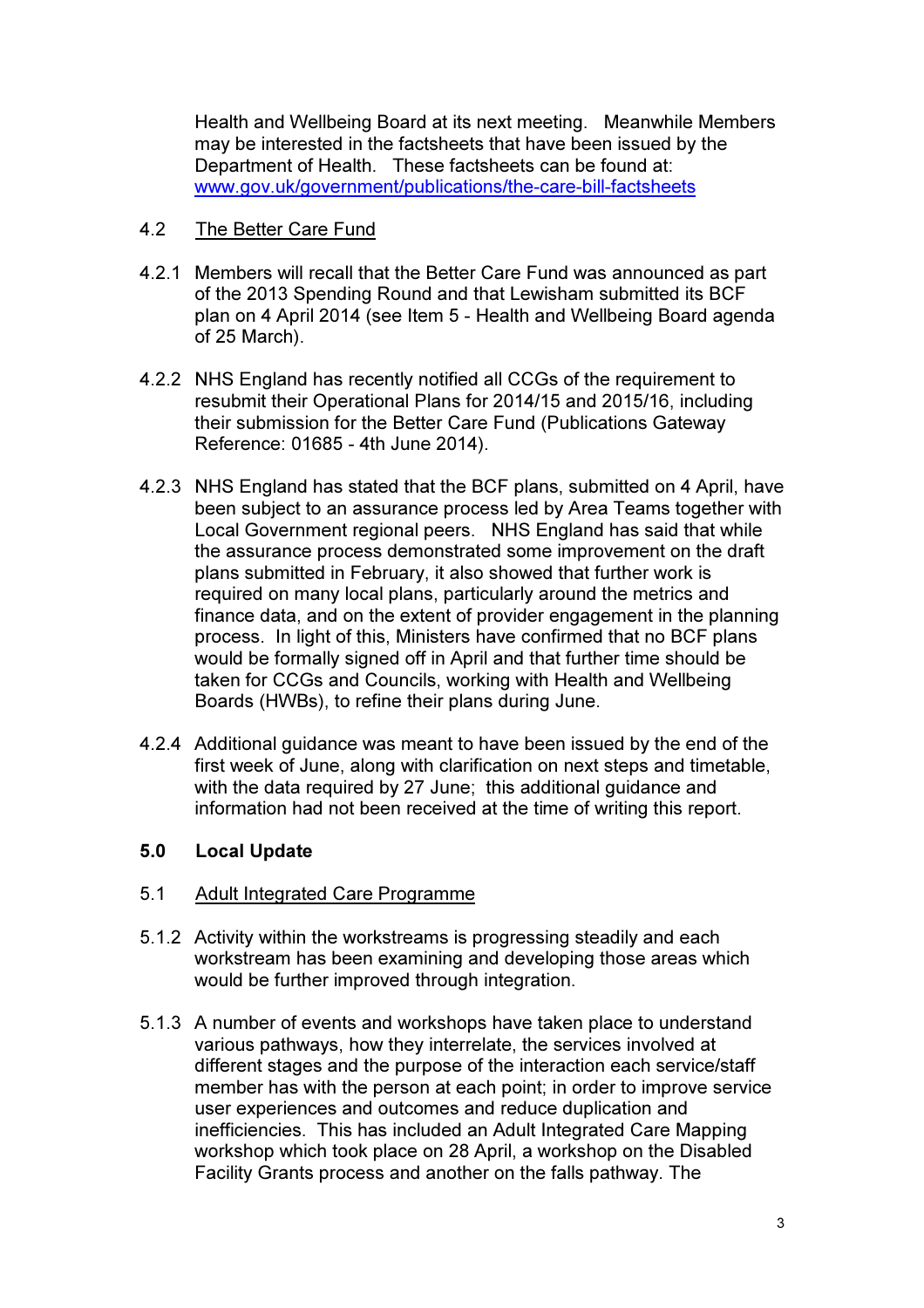Information and Advice workstream also plan to carry out a similar exercise in July.

- 5.1.4 The Programme Board has also agreed to hold two workshops to further define the scope and specifications for the neighbourhood model and to examine in more detail the developments that are needed to support the shift from hospital based to community based settings. The first of these workshops, to review and further develop the neighbourhood model, is to take place on 26 June. As this workshop takes place after the despatch of this report, verbal feedback on the outcome of the workshop will be given to members of the Health and Wellbeing Board.
- 5.1.5 From those events already held, it is clear that there is an appetite for change and that staff are motivated to transform services. Furthermore, the views and experiences of staff captured at all events will be shared with the *inspiring the workforce* workstream to inform the training needs analysis that is currently being undertaken. It will also be used to extend the programme's understanding of the organisational culture and behaviours that exist across NHS partners and the Council.
- 5.1.6 Despite the significant activity and progress that has taken place to date, members of the Adult Integrated Care Programme Board are conscious that there is a continued pressure to transform services in some key areas in order to achieve the necessary shift of resources across services and to achieve the required efficiencies. Accordingly, members of the Adult Integrated Care Programme Board agreed that during 2014/15 programme activity should focus on those areas that will:
	- a) deliver the BCF outcomes to achieve the shift from hospital based to community based settings;
	- b) fulfil the requirements of the Care Act which include those outlined in paragraph 4.1 above;
	- c) ensure the effective development of Lewisham's neighbourhood model – building on the existing neighbourhood teams, ensuring further integration of relevant services and developing clear pathways.
- 5.1.7 Members of the Health and Wellbeing Board are asked to note the focus on these areas and to agree that regular progress reports on these areas be included as part of the Health and Wellbeing Board's work programme.

## 5.2 Workforce Development

5.2.1 As mentioned above, across the workforce there is an appetite for change and to transform services. The overarching aims of the workforce development programme is to establish a common vision and culture for integrated working, break down professional and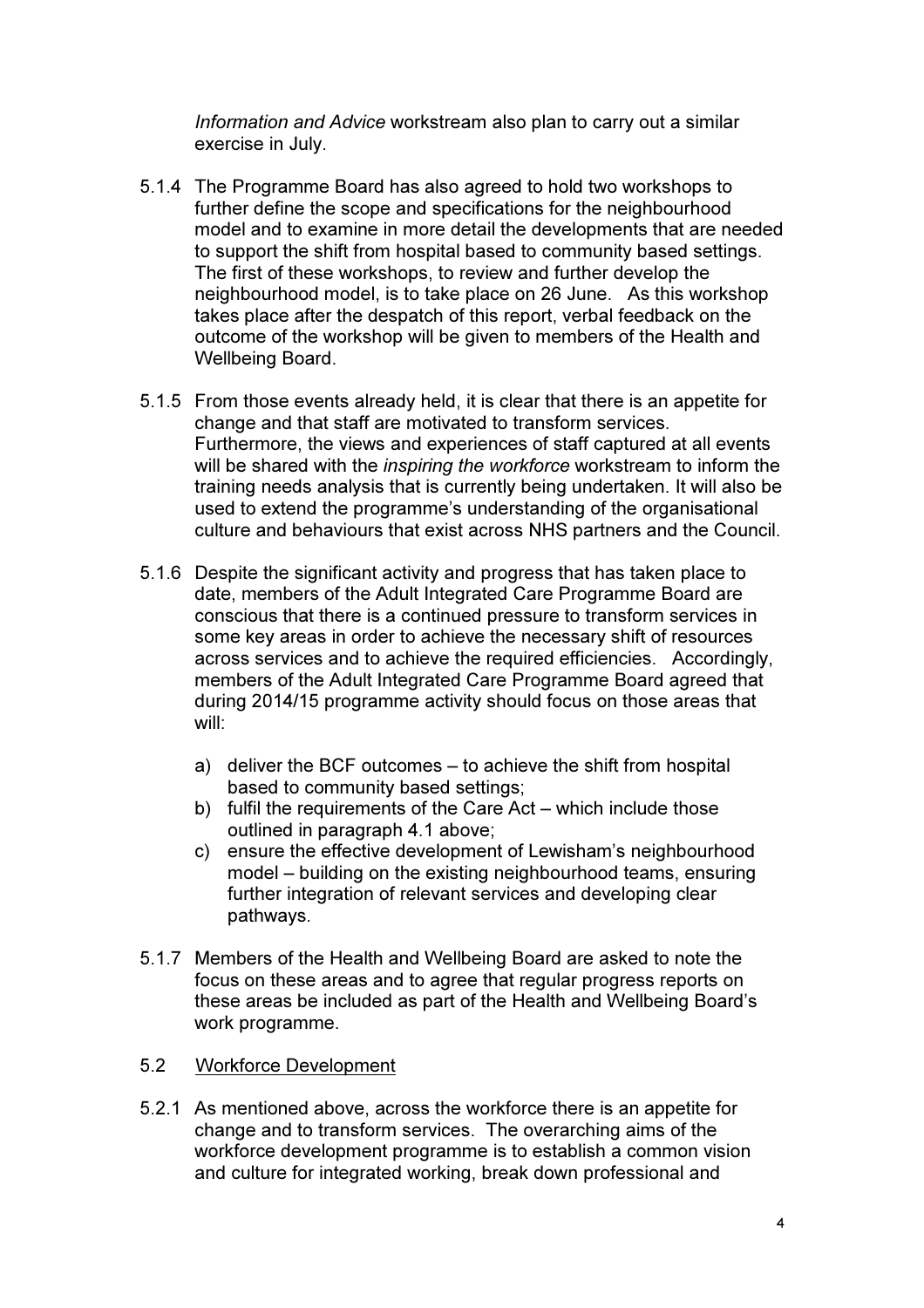organisational boundaries, support new delivery models and develop core practices and behaviours.

5.2.2 The workstream programme is being supported by funding secured from Health Education South London (HESL) of £26k for 2013-14 and £84k 2014-15. Currently underway is a scoping exercise to establish the common culture, values and core behaviours. The next phases will be the design then delivery of a development programme.

#### 6.0 Joint Planning 2014/15 onwards – process and timeline

- 6.1 The development of joint commissioning intentions are a key aspect of the adult integrated care programme and specifically in defining activity from 2014/15 onwards. The Adult Integrated Care Commissioning Intentions will set out the pace and scale of the changes Lewisham wants to see in the way in which specific services are commissioned to deliver our vision, 'Better Health, Better Care, Stronger Communities' and will translate the vision into joint action.
- 6.1.2 The Adult Integrated Care Commissioning Intentions will seek to align the desired deliverables in relation to adult services with the resources available through the Better Care Fund, the Council's (Adult Social Care and Public Health) and Lewisham CCG's budgets. The aim is that by using our collective resources to their best effect and by reconfiguring and reshaping the advice, support and care services provided across health and social care, for partners to be more effective in achieving improved health and care and in reducing health inequalities.
- 6.1.3 This planning is being co-ordinated by the Adult Joint Strategic Commissioning Group (AJSCG). At the last meeting of the AJSCG, on 10 June, an outline work programme was discussed and the Group agreed to produce the draft Adult Integrated Care Commissioning Intentions for the next meeting of the Health and Wellbeing Board on 23 September 2014 and for these to be completed by the end of September 2014.
- 6.1.4 The Adult Integrated Care Programme Board will continue to be accountable to the Health and Wellbeing Board for the delivery and evaluation of the Adult Integrated Care Programme (AICP), as it has specific responsibility for overseeing the implementation, monitoring and evaluation of the programme and the Better Care Fund plans.

#### 7.0 Commissioning Intentions – engagement and communication

7.1 The Adult Integrated Commissioning Intentions will be a public document for wider engagement with the public, local providers and other stakeholders. An engagement programme and communication plan will be put in place during October – December 2014, to further test that the Adult Integrated Care Programme is focused on the right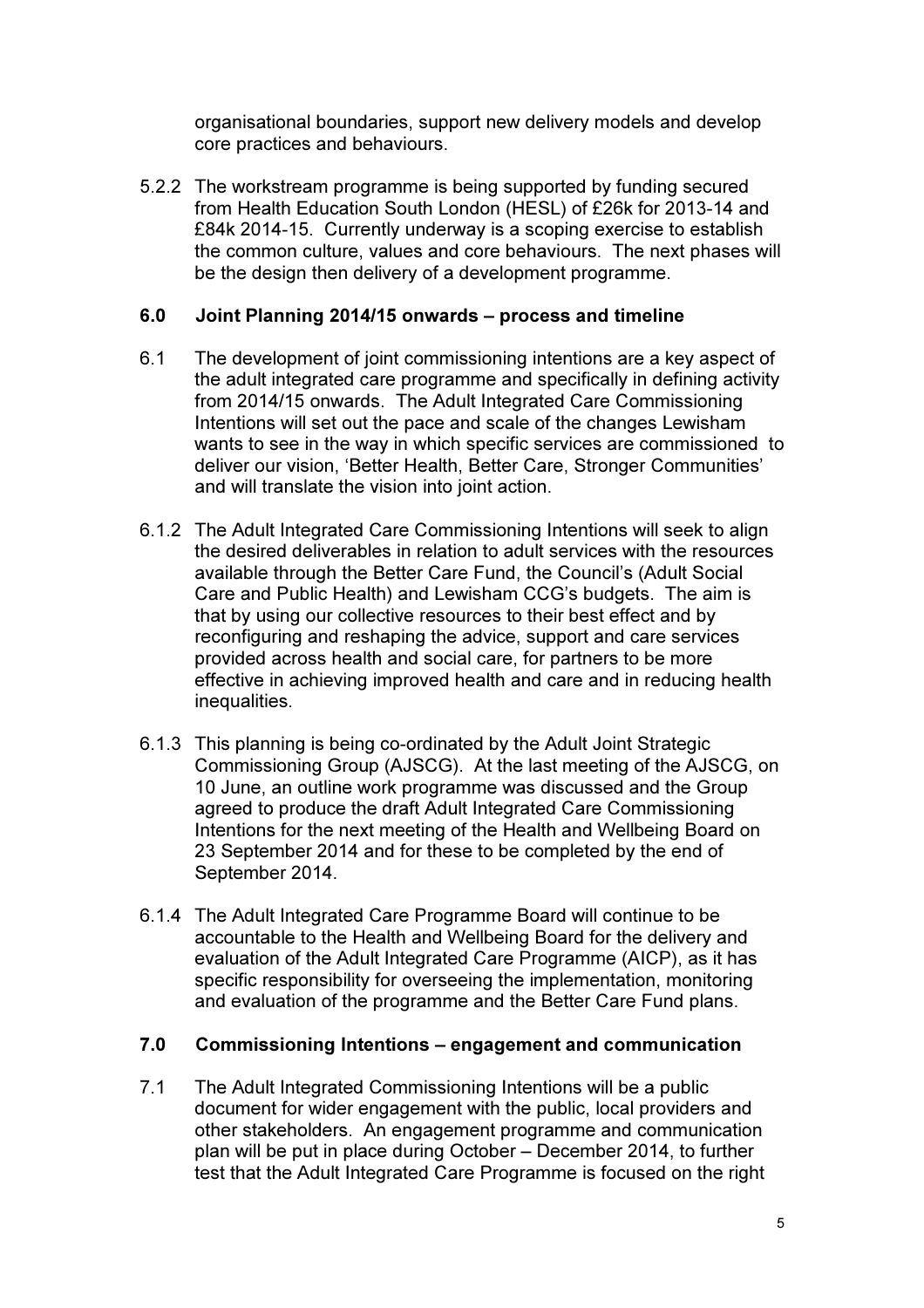priorities and actions to deliver the maximum benefits to Lewisham people over the next two years.

- 7.2 Before the publication of the Commissioning Intentions, it is planned that a pre-engagement phrase takes place to ensure that there is early and proactive dialogue with the public, local providers and other stakeholders. It is proposed that specific questions should be asked to test the public's support to the key principles that underpin the adult integrated care model, such as prompting and supporting selfmanagement, working with patients and local providers to develop new ways of working, and culture and behaviour changes to proactively manage health and wellbeing.
- 7.3 Also it is proposed that we share with the public how success would be measured. At present a dashboard of indicators that can be monitored by the Health and Wellbeing Board has been developed by the Director of Public Health which includes the Better Care Fund five national metrics and the local indicator on the quality of care for people with long term conditions. In addition a number of indicators have been selected to show progress against the priority outcomes of the Health and Wellbeing Strategy. (Please see agenda item 6).

## 8.0 Financial implications

8.1 There are no specific financial implications arising from this update report. As and when reports are presented in future to the Board on service redesign or development these will include details on any required investment or disinvestment, any financial implications for providers and outline any financial risks.

### 9.0 Legal implications

- 9.1 As part of their statutory functions, Members are required to encourage persons who arrange for the provision of any health or social services in the area to work in an integrated manner, for the purpose of advancing the health and wellbeing of the area, and to encourage persons who arrange for the provision of health-related services in its area to work closely with the Health and Wellbeing Board.
- 9.2 Where there is an integration of services and/or joint funding, then this is dealt with under an agreement under S 75 NHS Act 2006 which sets out the governance arrangements for the delivery of services, and where relevant any delegation of functions from one party to another and the respective budget contributions of the local authority and the CCG in relation to the services.

#### 10.0 Crime and Disorder Implications

10.1 There are no specific crime and disorder implications arising from this report or its recommendations.